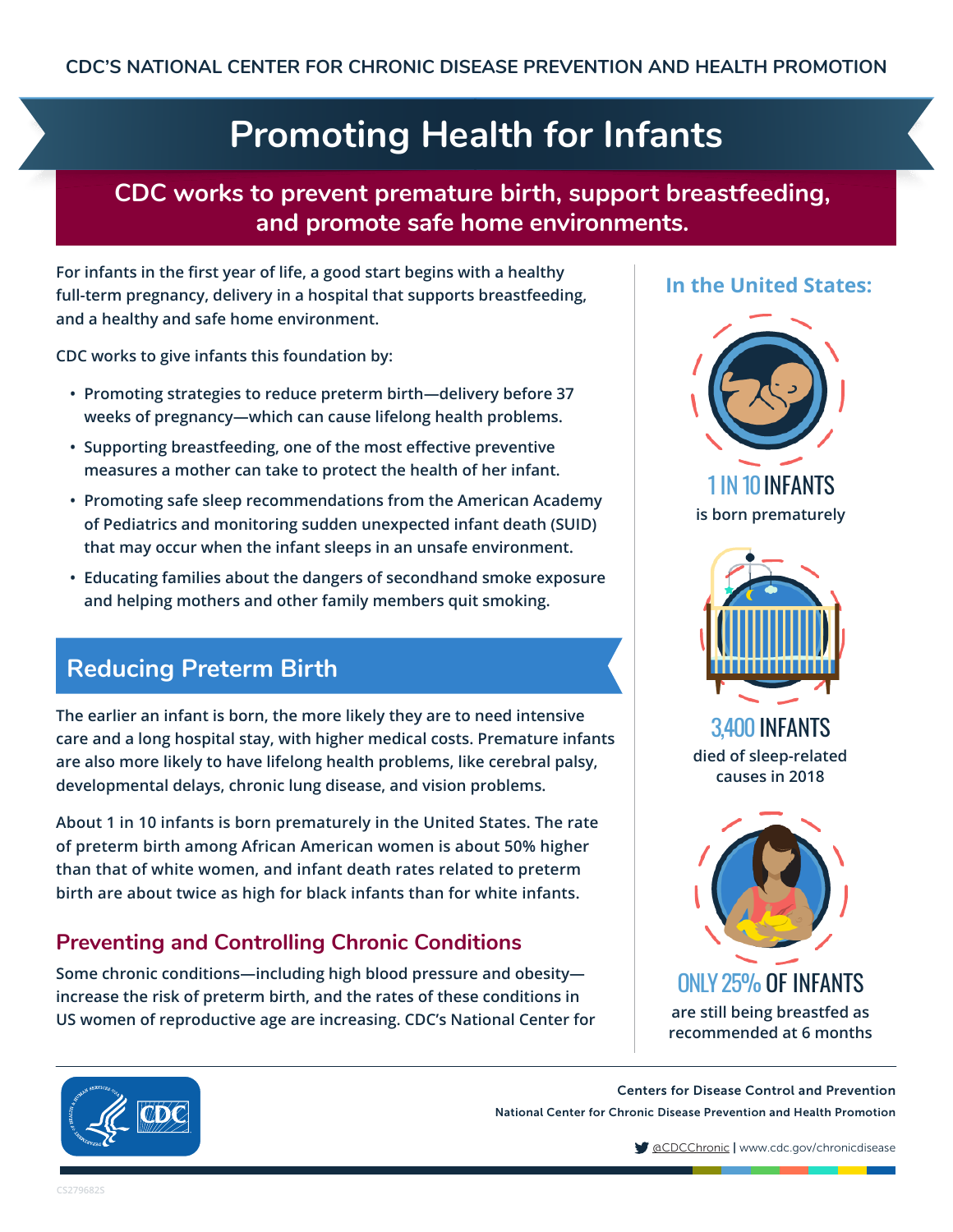





**Chronic Disease Prevention and Health Promotion works to prevent and control these conditions among women of reproductive age through its [nutrition, physical activity, and obesity programs](https://www.cdc.gov/nccdphp/dnpao/index.html); its [diabetes program](https://www.cdc.gov/diabetes/home/index.html); and its [heart disease and stroke program.](https://www.cdc.gov/dhdsp/) A key part of this work is the effort to reduce health disparities, which are differences in health across different geographic, racial, ethnic, and socioeconomic groups.**

#### **Helping Women Who Smoke Quit**

**About 5% to 8% of preterm births in the United States, and 5% to 7% of preterm-related deaths, are due to smoking during pregnancy. Additionally, 1 in 5 babies born to mothers who smoke during pregnancy has low birth weight. CDC's partners and grantees focus on using proven interventions to reduce smoking among women of reproductive age. Examples include increases in tobacco prices, comprehensive smokefree laws, mass media campaigns, and free help with quitting.**

**CDC's** *[Tips From Former Smokers](https://www.cdc.gov/tobacco/campaign/tips/index.html)***® campaign, the first federally funded tobacco education campaign, focuses on motivating US adults who smoke to try to quit.** *Tips***® features real people—not actors—who are living with serious health conditions caused by smoking and secondhand smoke exposure. It connects people who smoke with free resources to help them quit, including [resources for pregnant women or those planning to have a](https://www.cdc.gov/tobacco/campaign/tips/groups/pregnant-planning.html) [baby.](https://www.cdc.gov/tobacco/campaign/tips/groups/pregnant-planning.html) One ad features a woman named [Amanda,](https://www.cdc.gov/tobacco/campaign/tips/stories/amanda.html) whose baby was born 2 months prematurely after Amanda smoked during her pregnancy.**

#### **Improving Medical Care**

**Some women—for example, those who have had a previous preterm birth—are at higher risk of another preterm birth and can benefit from medical intervention. CDC works with health care systems to improve medical care for pregnant women and infants through [perinatal quality](http://www.cdc.gov/reproductivehealth/MaternalInfantHealth/PQC.htm) [collaboratives](http://www.cdc.gov/reproductivehealth/MaternalInfantHealth/PQC.htm) (PQCs) in states.**

#### **Promoting Single Embryo Transfer in Assisted Reproductive Technology**

**Assisted reproductive technology (ART) helps many couples overcome problems with getting pregnant. However, women who conceive through ART are at higher risk of preterm birth and delivering low birth weight infants, mainly because they have a greater chance of becoming pregnant with two or more infants at a time. For eligible patients, the practice of single embryo transfer reduces this risk.**

#### **Preventing Teen and Unintended Pregnancy**

**Preterm births are common for teens and for women whose births are spaced too close together. To help women prevent pregnancy until they are ready, CDC:**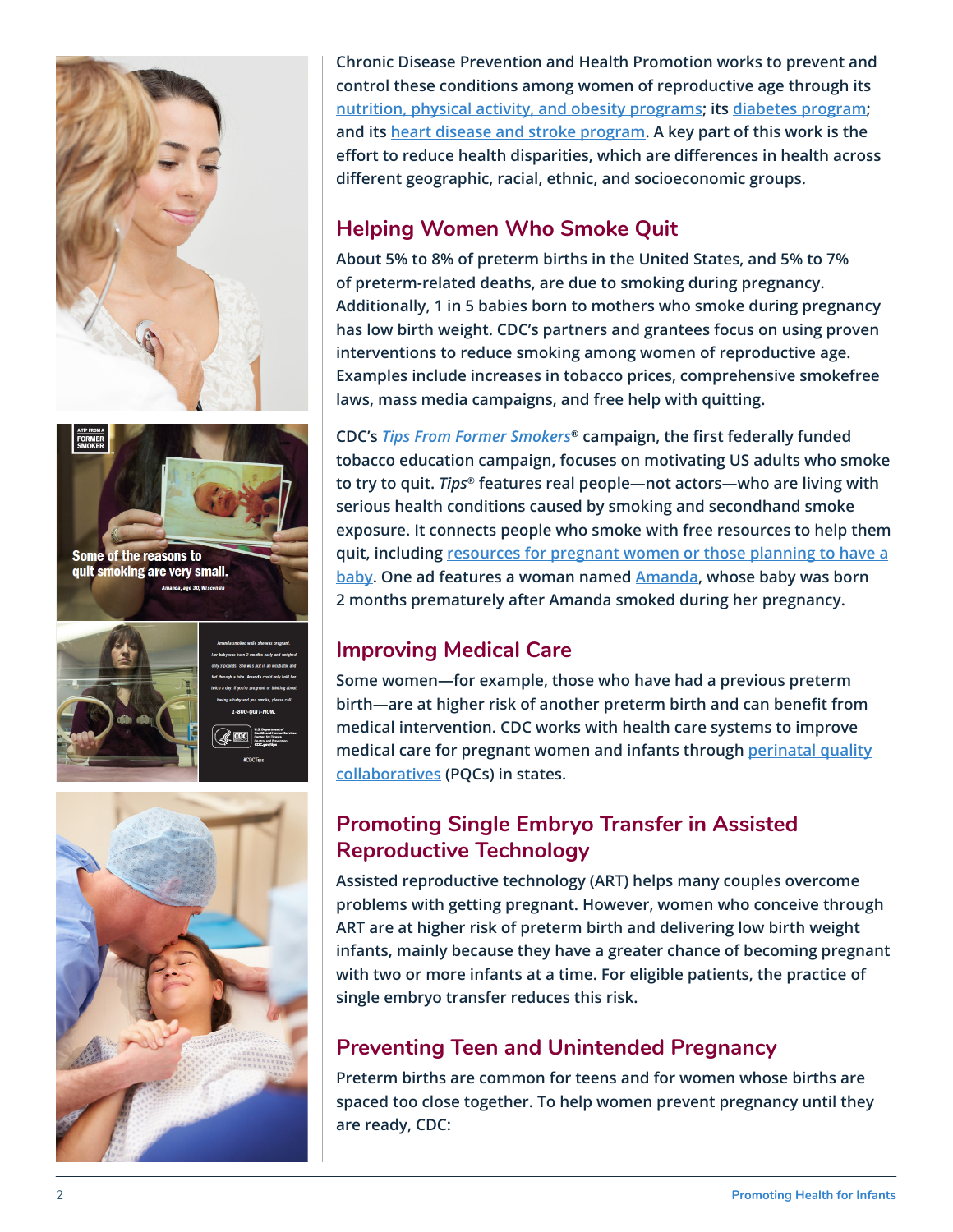- **• Publishes [clinical guidelines](https://www.cdc.gov/reproductivehealth/contraception/contraception_guidance.htm) on contraceptive use and family planning services.**
- **• Provides partners with [strong evidence](https://www.cdc.gov/sixeighteen/pregnancy/index.htm) supporting interventions that improve access to the full range of contraception, including long-acting reversible contraception, such as implants and intrauterine devices (IUDs).**
- **• Provides tools for health centers to offer youth-friendly contraceptive and reproductive health services.**
- **• Supports initiatives to reduce teen pregnancy and improve the quality of adolescent and young adult sexual and reproductive health services.**

## **Supporting Breastfeeding**

**Breastfeeding is the best method for early infant feeding and the healthiest option for most mothers and infants. Infants who are breastfed have reduced risks of ear and respiratory infections, asthma, sudden infant death syndrome (SIDS), and obesity. In the United States, 84% of infants start out being breastfed, but only 25% get solely breast milk until they are 6 months old, as recommended by the American Academy of Pediatrics.**

**Hospital practices in the first hours and days after birth make the difference in whether and how long infants are breastfed. CDC works with partners to help hospitals nationwide improve maternity care practices that support breastfeeding.** 

**About every 2 years, CDC invites all hospitals across the country to fill out the [Maternity Practices in Infant Nutrition and Care](https://www.cdc.gov/breastfeeding/data/mpinc/index.htm) (mPINC) survey. The questions focus on specific parts of hospital maternity care that affect how babies are fed. CDC provides feedback to hospitals so they can improve care in these areas. These efforts help mothers who want to breastfeed get the support they need while in the hospital and once they return home.** 

**CDC also promotes breastfeeding support for mothers and infants in worksites, childcare settings, and communities.**

## **Making Home Environments Safer**

**Two of the most important ways that parents can make their homes healthy and safe for their infant are to make sure no one smokes in the home and that the infant has a safe sleep environment. To keep the infant safe while sleeping (at night and during naps), parents and caregivers should:**

- **• Place infants on their back at all sleep times, including naps and nighttime.**
- **• Not allow infants to share their bed.**